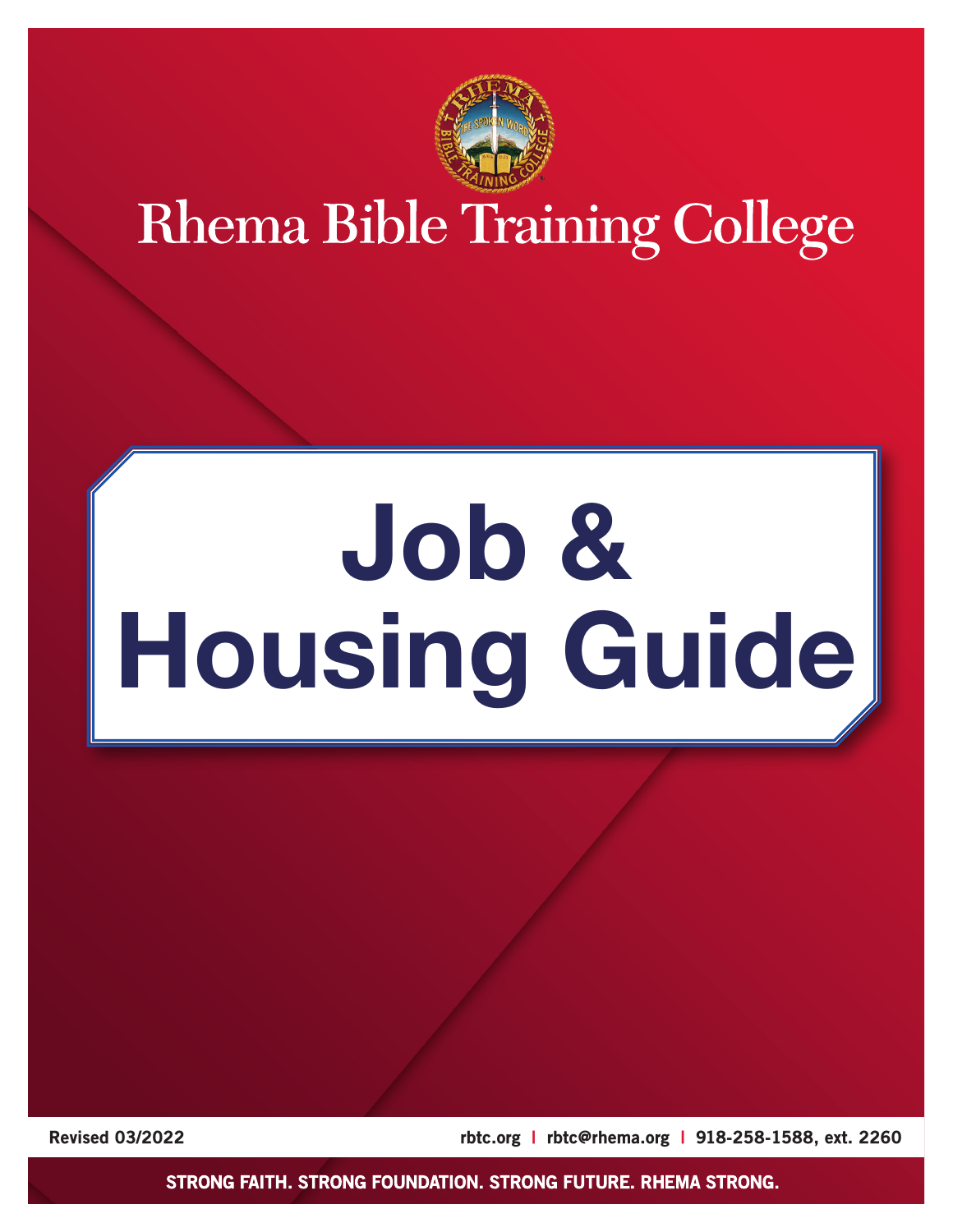## **Rhema Job & Housing Guide**

Two of the most common questions after a person knows they want to attend RBTC are:

"Where will I live?"

"Where will I work?"

You may already have these sorted out, but if not, we have good news! The Rhema Job/Housing Board is available to all accepted and current students. There are lists of companies looking to hire and people looking for roommates.

Any accepted student can access the information by emailing the recruiting office at **[cwicks@rhema.org](mailto:cwicks%40rhema.org?subject=)**, and the listings will be emailed to you right away. You can also add your name to the roommate listing, which will help other people connect with you. The list updates often so check as frequently as you like.

It is the student's responsibility to secure a job and housing, but we hope to present you with several options to review!

### **Where Will I Live?**

#### **Student Housing**

We have 96 units across the street from Rhema USA at Greg Smith Memorial Student Housing. These one- and two-bedroom apartments are not furnished. They also fill up quickly! Visit **[rbtc.org/housing](http://rbtc.org/housing)** for instructions on how to apply for the Rhema Student Housing waiting list.

#### **Greg Smith Memorial Student Housing**

On-Campus Price Range: \$575–\$665 Bedrooms: 1–2 918-258-2440

#### **OTHER HOUSING OPTIONS**

One helpful website for students is **[edurent.com](http://edurent.com)**. If you are looking to rent a home versus an apartment, you might look at **[rentersplace.com](http://rentersplace.com)**, **[realtor.com](http://realtor.com)**, and **[tulsarealtors.com](http://tulsarealtors.com)**. And if apartment living is all you need, check out our list below or visit **[apartments.com](http://apartments.com)**.

These websites are just the beginning of resources for housing in the Tulsa/Broken Arrow area. We highly recommend visiting the area before making your official transition to see your options first-hand, the neighborhood, and the property's condition.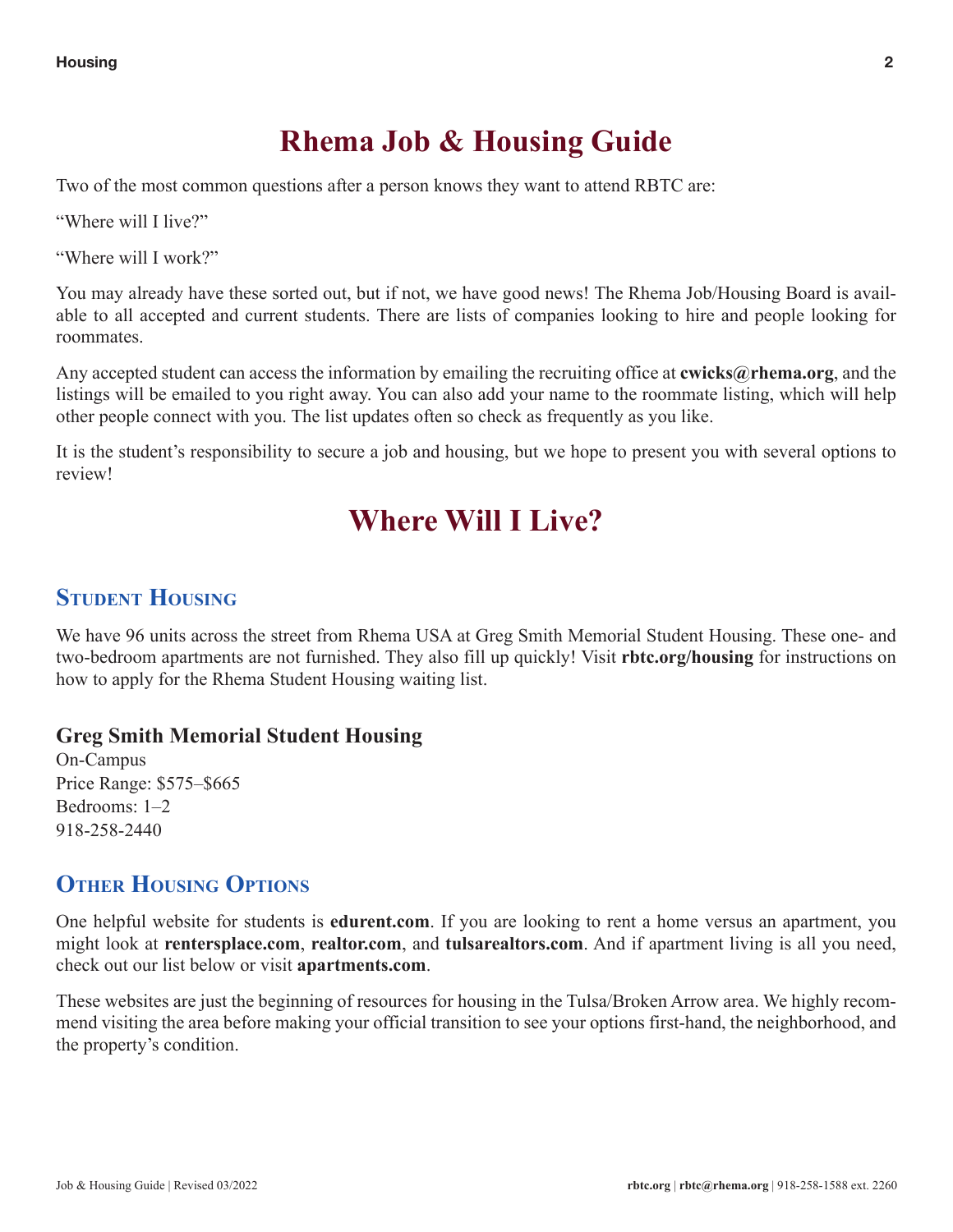#### **Apartments Near Rhema**

Some apartment complexes offer discounts for Rhema students! Prices are subject to change, and it is not a comprehensive list of available housing. Be sure to check the "Students" tab at **[rbtc.org](http://rbtc.org)** for more updated listings!

#### **Villas at Aspen Park**

1.1 miles from Rhema Price Range: \$1,009–1,329 Bedrooms: 1–2 / garage Pets allowed 918-910-2452 Rhema Discount: \$20 off per month **[villasataspenparkapartmentsbrokenarrow.com](http://villasataspenparkapartmentsbrokenarrow.com)**

#### **Aspen Village Apartments**

1.8 miles from Rhema Price Range: \$975–\$1,380 Bedrooms: 1–3 Pets allowed 918-258-2021 **[aspenvillage-apartments.com](http://aspenvillage-apartments.com)** Email: **[leasing@aspenvillage-apartments.com](mailto:leasing%40aspenvillage-apartments.com?subject=)**

#### **Heights at Battle Creek**

2.5 miles from Rhema Price Range: \$905–\$1,435 Bedrooms: 1–3 Pets allowed 918-355-7113 **[hpibattlecreek.com](http://hpibattlecreek.com)**

#### **Hickory Grove**

1.9 miles from Rhema Price Range: \$788–\$938 Bedrooms: 1–2 Pets allowed 918-258-3055 **[hickorygroveapts.net](https://www.hickorygroveapts.net)**

#### **Crown Village at Elm Ridge**

2.3 miles from Rhema Price Range: \$1,035–\$1,300 Bedrooms: 1–2 Pets allowed 918-994-7988 **[crownvillageatelmridgelc.com](http://crownvillageatelmridgelc.com)**

#### **The Carlyle Apartments**

2.5 miles from Rhema Price Range: \$800–\$1,164 Bedrooms: 1–3 Pets allowed 918-251-3382 **[thecarlyleoklahoma.com](http://thecarlyleoklahoma.com)** Email: **[vcarlyle@parawestmanagement.com](mailto:vcarlyle%40parawestmanagement.com?subject=)**

#### **Creekside Apartment Homes**

1.9 miles from Rhema Price Range: \$1,150–\$1,778 Bedrooms: 1–3 Pets allowed 918-505-6123 **[creeksideapt.com](https://www.creeksideapt.com/)**

#### **The Greens on Aspen**

2.3 miles from Rhema Price Range: \$730–\$970 Bedrooms: 1–2 Pets allowed 918-872-8899 **[greensonaspen.apartments](http://greensonaspen.apartments)**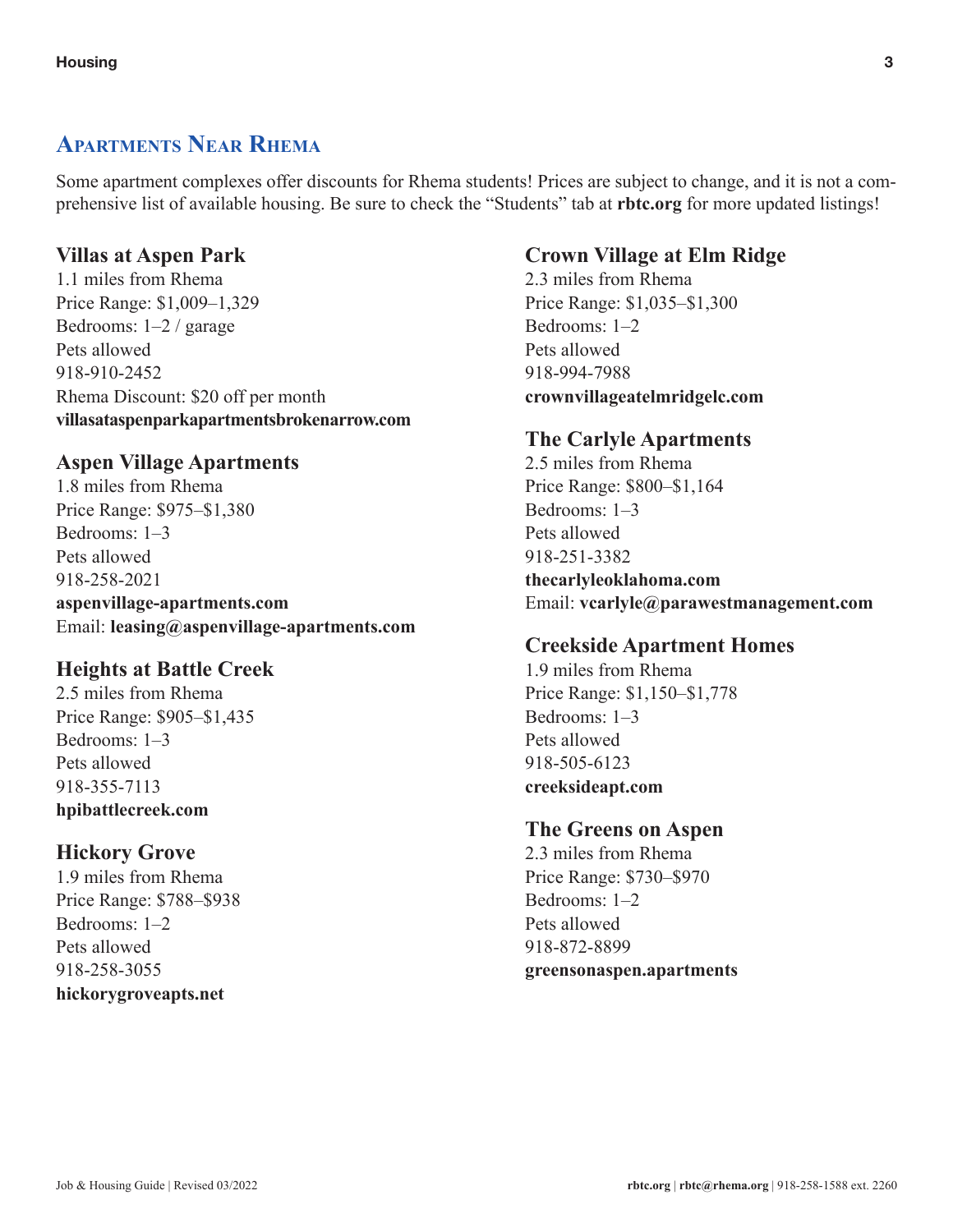#### **Park at Mission Hills**

2.7 miles from Rhema Price Range: \$1,044–\$1,244 Bedrooms: 1–2 Pets allowed 918-994-7700 Rhema Discount: \$20 off per month **[parkatmissionhillsapartmentsbrokenarrow.com](http://parkatmissionhillsapartmentsbrokenarrow.com)**

#### **The Greens of Bedford**

3.6 miles from Rhema Price Range: \$849–\$999 Bedrooms: 1–2 Pets allowed 918-578-4015 Rhema Discount: \$20 off per month **[greensofbedfordapartmentstulsa.com](http://greensofbedfordapartmentstulsa.com)**

#### **The Greens at Broken Arrow**

4 miles from Rhema Price Range: \$660–\$995 Bedrooms: 1–2 Pets allowed 918-355-0802 **[greensatbrokenarrow.apartments](http://greensatbrokenarrow.apartments)**

#### **Windsail Apartment Homes**

4 miles from Rhema Price Range: \$784–\$1089 Bedrooms: 1–2 Pets allowed 918-250-8684 **[windsailapartmentstulsa.com](http://windsailapartmentstulsa.com)**

#### **Charleston Crossing Apartment Homes**

4.4 miles from Rhema Price Range: \$665–\$1,005 Bedrooms: 1–2 Pets allowed 918-455-9191 **[charlestoncrossingapthome.com](http://charlestoncrossingapthome.com)**

#### **Icon at Broken Arrow**

4.8 miles from Rhema Price Range: \$1,039–\$1,464 Bedrooms: 1–2 Pets allowed 918-856-3190 Rhema Discount: \$20 off per month **[iconatbrokenarrowapartments.com](http://iconatbrokenarrowapartments.com)**

# **Where Will I Work?**

Jobs are available in the area! To help in your job search, we have a private job board only for Rhema students. Posted opportunities are not officially approved by RBTC, but we want to pass along any beneficial information! Use discretion when investigating employment opportunities, just as you would when making career choices.

To get started, here is a snapshot of our current listings. These are subject to change, and the locations may not have job openings immediately. But they are good places to begin your search because they have had a Rhema presence before!

#### **Arvest Bank**

Apply Online: **[arvest.com/careers](http://arvest.com/careers)** Contact: Jill Peterson, Human Resources, 918-631-1015

**Aspen Villas Apartments** Email: **[villasataspenpark@caseusa.com](mailto:villasataspenpark%40caseusa.com?subject=)** Contact: Evelyn Gamboa, Human Resources, 918-994-6474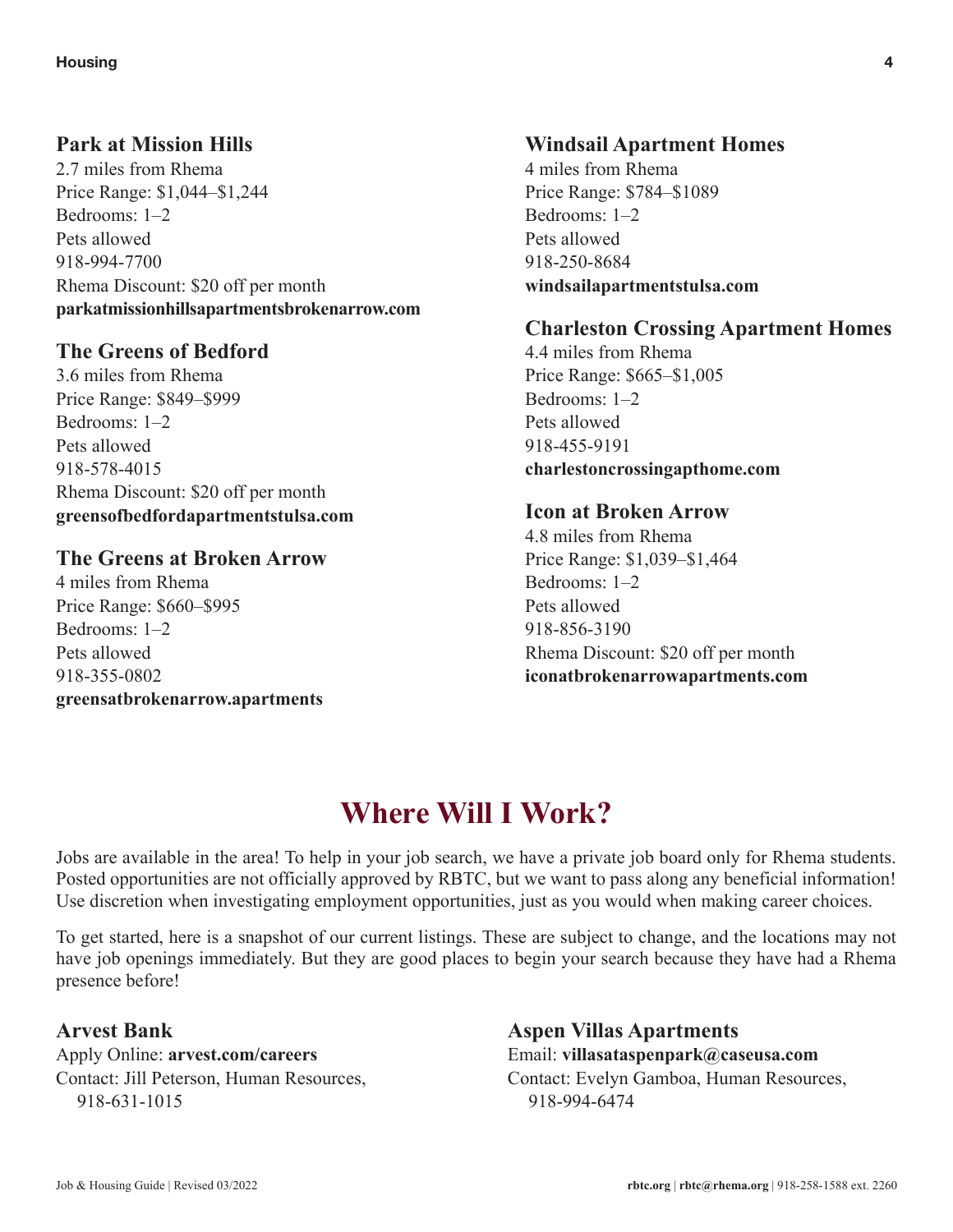**Autozone Auto Parts**  Email: **[frazier.gonzales@autozone.com](mailto:frazier.gonzales%40autozone.com?subject=)** Contact: Frazier Gonzales, 918-641-4502

**Bank of Oklahoma** Apply Online: **[jobs.bokf.com](http://jobs.bokf.com)**

**Boomer Solutions Pharmacy** 5415 S. 125th East Ave., Tulsa Apply Online: **[boomerxsolutions.com/careers/](http://boomerxsolutions.com/careers/)** 866-237-8217, option 1

**The Carlyle Apartments** Email: **[carlyle@1stchoiceinc.com](mailto:carlyle%401stchoiceinc.com?subject=)** Contact: Anastasia Valdez, 918-251-3382

**Carrabba's Italian Grill** Email: **[ca8701@carrabbas.com](mailto:ca8701%40carrabbas.com?subject=)** Contact: Antonio Pagan, 918-254-8888

**Chick-fil-A** Apply Online to work at 850 E. Kenosha St.: **[cfabrokenarrowjobs.com/](http://cfabrokenarrowjobs.com/)** Go to **[chick-fil-a.com/Locations](http://chick-fil-a.com/Locations)** to choose a Tulsa Chick-Fil-A location.

**Clarion Hotel** 2600 N. Aspen Ave., Broken Arrow Contact: Lori Flowers, General Manager, 918-258-7085

**Diamond Security** Apply Online: **[DiamondSecurity.us.com/careers](http://DiamondSecurity.us.com/careers)** Apply in person: 320 South Boston Ave., Suite 1118, Tulsa Contact: Crystal, 918-591-2599, **[Adminasst@diamondsecruity.us.com](mailto:Adminasst%40diamondsecruity.us.com?subject=)**

**Door Dash [jobhat.com/doordash](http://jobhat.com/doordash)** **Fine Airport Parking** Apply Online: **[fineairportparking.com](http://fineairportparking.com)**

#### **Gatesway Foundation**

1217 E. College St., Broken Arrow Contact: Brandon Albright, 918-259-1426 or 918-258-3900 **[gatesway.org/careers](http://gatesway.org/careers)**

#### **Genesis Health Clubs**

(4 Locations in Oklahoma) Contact: Taylor Tripp, **[ttripp@genesishealthclubs.com](mailto:ttripp%40genesishealthclubs.com?subject=)**, 918-459-2626

**GM/G4S** Email: **[vanessia.graybill@usa.g4s.com](mailto:vanessia.graybill%40usa.g4s.com?subject=)** Contact: Vanessia Graybill, 918-663-7121

**Hampton Inn** 2300 W. Albany St., Broken Arrow Contact: Desai, Sales Director, 918-251-6060

**Hobby Lobby** (2 Locations) 9717 E. 71st St., Tulsa 751 E. Hillside Drive, Broken Arrow Stop by location to complete application. Contact: Store Manager

**Holiday Inn Express**

2201 N. Stone Wood Circle, Broken Arrow Email Resumes: **[tbaker@sjshospitality.com](mailto:tbaker%40sjshospitality.com?subject=)** Contact: Thelma Baker, 918-355-9600, ext. 6300

**J. Spencer** (3 Locations) South Memorial: 918-250-5587 Utica Square: 918-749-2919 Broken Arrow: 918-872-9517 Email resume: **[memorial@jspencerjewelry.com](mailto:memorial%40jspencerjewelry.com?subject=)**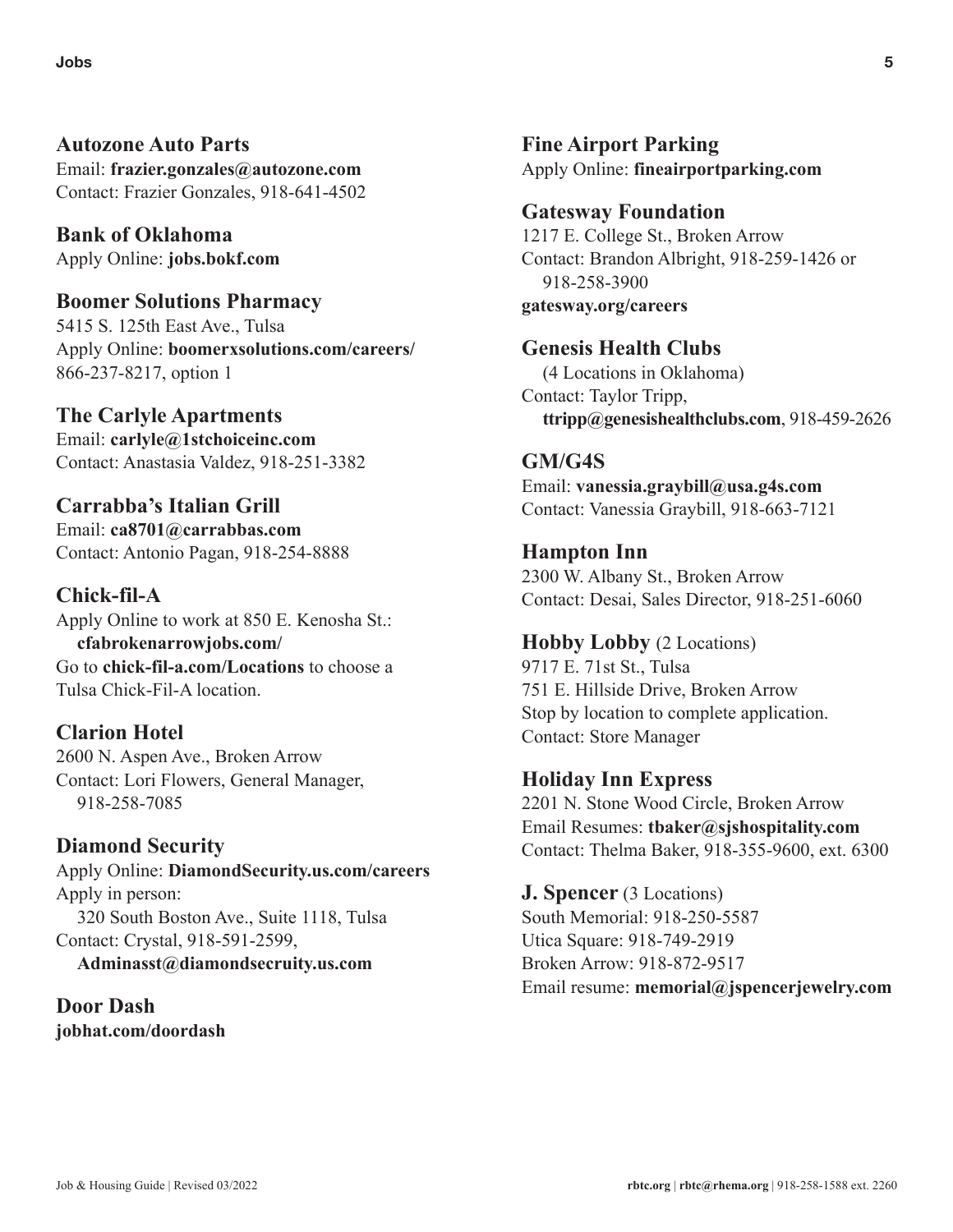**Jimmy's Pizzeria** 3312 South Elm Place, Broken Arrow 918-252-0333 Email: **[JimmysNYPizzeria@gmail.com](mailto:JimmysNYPizzeria%40gmail.com?subject=)**

**Lyft Drivers [lyft.com/driver-application-requirements](http://lyft.com/driver-application-requirements)**

**Macy's Fulfillment Center** 7120 E. 76th St. N., Owasso **[macysjobs.com](http://macysjobs.com)** 918-401-2828

**Micah Tek** 8215 S. Elm Place, Broken Arrow Apply Online: **[micahtek.com/careers/](http://micahtek.com/careers/)** Contact: Donna Schenk, Human Resources, 918-449-3300, ext. 3038

**MidFirst Bank** 2100 W. Kenosha St., Broken Arrow **[midfirst.com](http://midfirst.com/)** Contact: Troy Moss, 918-258-4403

**Miller Swim School** (2 Locations) 525 W. 91st St. South, Jenks 6415 S. Mingo Road, Tulsa **[millerswimschool.com](http://millerswimschool.com)** Contact: Brittany, Human Resources, 918-254-1988, option 1

**Mission Electric** Email: **[rex@missionelectricok.com](mailto:rex%40missionelectricok.com?subject=)** Contact: Rex, 918-407-1333

**Oral Roberts Ministries**  (Richard Roberts Ministries) Apply Online: **[oralroberts.com/employment](http://oralroberts.com/employment)** **Papa John's** Email: **[sandraorourkepapa31@yahoo.com](mailto:sandraorourkepapa31%40yahoo.com?subject=)** Contact: Sandra Orourke

**Philosophy** 7104 S. Sheridan Road, Tulsa **[PhilosophyTulsa.com](http://PhilosophyTulsa.com)** Contact: Kelly or Sarah, 918-209-5741 Email Resume: **[academy@philosophytulsa.com](mailto:academy%40philosophytulsa.com?subject=)**

**Playtime Plus** Email: **[brokenarrow@playtimeplus.com](mailto:brokenarrow%40playtimeplus.com?subject=)** Contact: Robin, 918-695-6857

**R & M Concrete** 3054 N. Aspen Ave., Broken Arrow **[RandMConcrete.com](http://RandMConcrete.com)** 918-809-2235 Bring or email resume: **[rmconcrete01@gmail.com](mailto:rmconcrete01%40gmail.com?subject=)**

**Read Smart Tulsa** 7711 E. 111th St., Suite 120, Tulsa **[ReadSmartLearning.com](http://ReadSmartLearning.com)** 918-559-7323 Email resume to: **[ReadSmartLearning@gmail.com](mailto:ReadSmartLearning%40gmail.com?subject=)**

**Renaissance Tulsa Hotel & Convention Center** 6808 S. 107 East Ave., Tulsa Email resume to: **[atrium@hospitality.com](mailto:atrium%40hospitality.com?subject=)**; or call 918-307-4013

**Ross Dress for Less** Apply Online: **[jobs.rossstores.com](http://jobs.rossstores.com)**

**Safe Splash** Email: **[rschropp@safesplashswimlabs.com](mailto:rschropp%40safesplashswimlabs.com?subject=)** Contact: Rachel, Work: 918-727-2777, or Cell: 918-953-9350